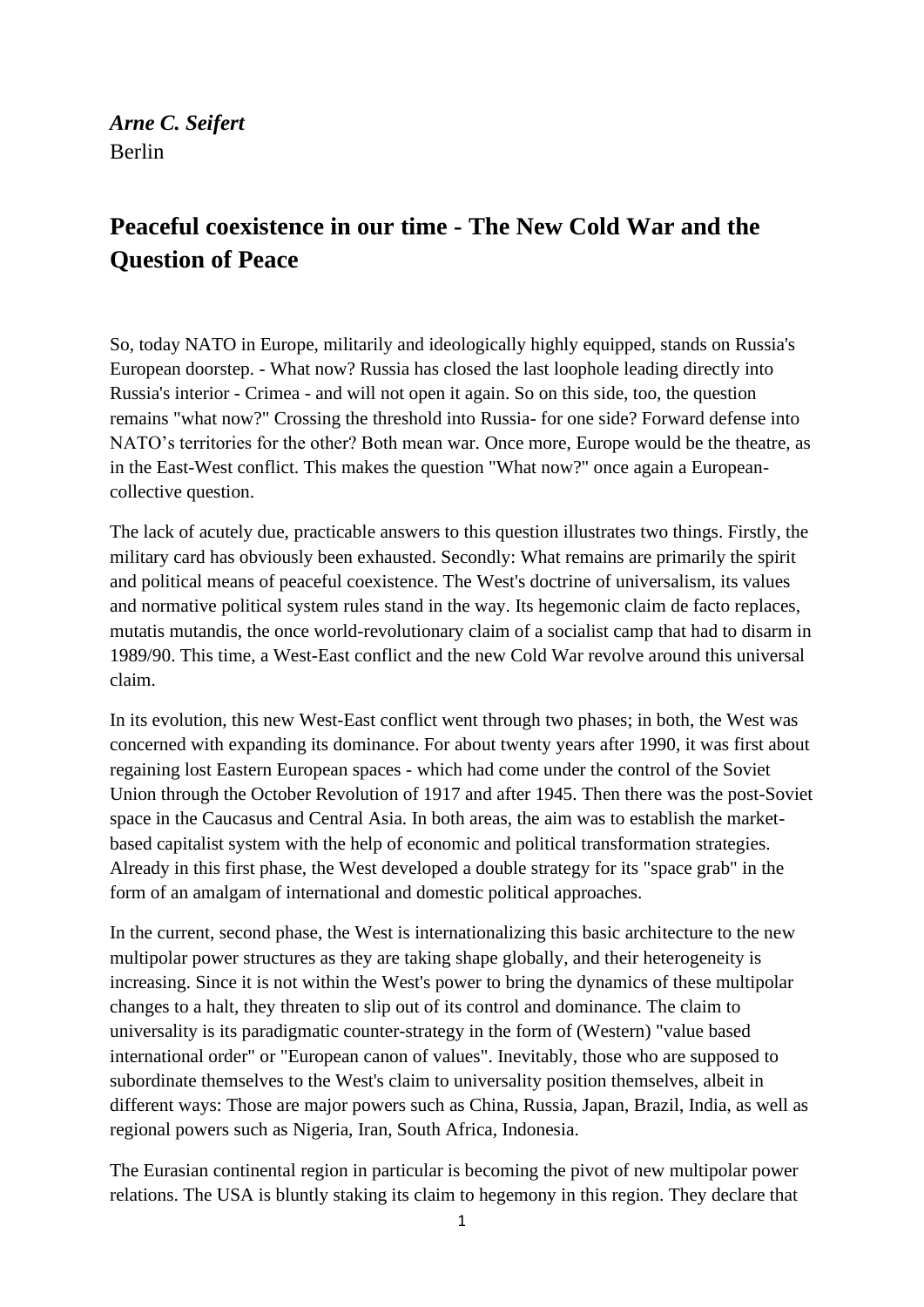they will not allow Russia and China to become regional hegemons in Eurasia. In a supplementary paper to the US Congress published on 27 January 2021, it says: "the key element of the US national grand strategy is to pursue the goal of preventing the emergence of regional hegemonies in Eurasia."<sup>1</sup>

"There is no question that a power shift has taken place in the international system and that this has weakened rather than strengthened the West. [...] The proclaimed 'alliance for multilateralism' and the 'strategic autonomy' sought by the European Union are defensive reactions. [...] What is needed is a policy that combines a clear diagnosis of changes in the global balance of power with an appropriate institutional and normative design in the interest of global security and peace. This is all the more urgent because in the past such adjustments rarely took place without resorting to war." (Spanger<sup>2</sup>)

This picture concisely outlines the global environment in which new West-East conflict, new Cold War and the West's claim to universality have to "struggle" and at the same time determines the dimensions of the peace question in the present. From this point of view, at least two aspects deserve special attention:

First, the contradictions emerging in the new power constellations: For example, it cannot be ruled out that the compatibility between massive American hegemonic intervention in Eurasia against China, Russia as well as their alliances and the interests of Europe is not too close.

On the other hand, experiences from the negotiation and mediation processes of the "Conference on Security and Co-operation in Europe" (CSCE, 1975-93) between the antagonistic world camps at that time find a new weight. The CSCE was able to "civilize" their confrontation. "Civilizing" in the sense of political compromise settlements of systemic contradictions, political antagonisms and military threat perceptions. As the President of the Republic of Finland, Sauli Niinistö, underlined recently: The Helsinki Final Act, with its ten principles guiding relations between states, remains the only available basis for cooperative security in Europe, for a European security order.<sup>3</sup>

<sup>1</sup> Renewed Great Power Competition: Implications for Defense-Issues for Congress, Congressional Research Service, Report for Prepared for Members and Committees of Congress, S. 3. https://crsreports.congress.gov, R43838, Updated January 27, 2021.

<sup>2</sup> Hans-Joachim Spanger, Rethinking European Security, FES Regional Office for Cooperation and Peace in Europe, Vienna, October 2019, S.8*,* (tra A.S.), [http://www.fes-vienna.org.](http://www.fes-vienna.org/)

<sup>3</sup> "International Dialogue Revisited: The Spirit of Helsinki in an Age of Great-Power Competition", Körber Foundation event, Berlin, 22. November,(translation A.S.) https://www.presidentti.fi/en/speeches/speech-by-president-of-the-republic-of-finland-sauli-niinistoat-the-korber-foundation-event-international-dialogue-revisited-the-spirit-of-helsinki-in-an-age-ofgreat-power-competition-22-novem/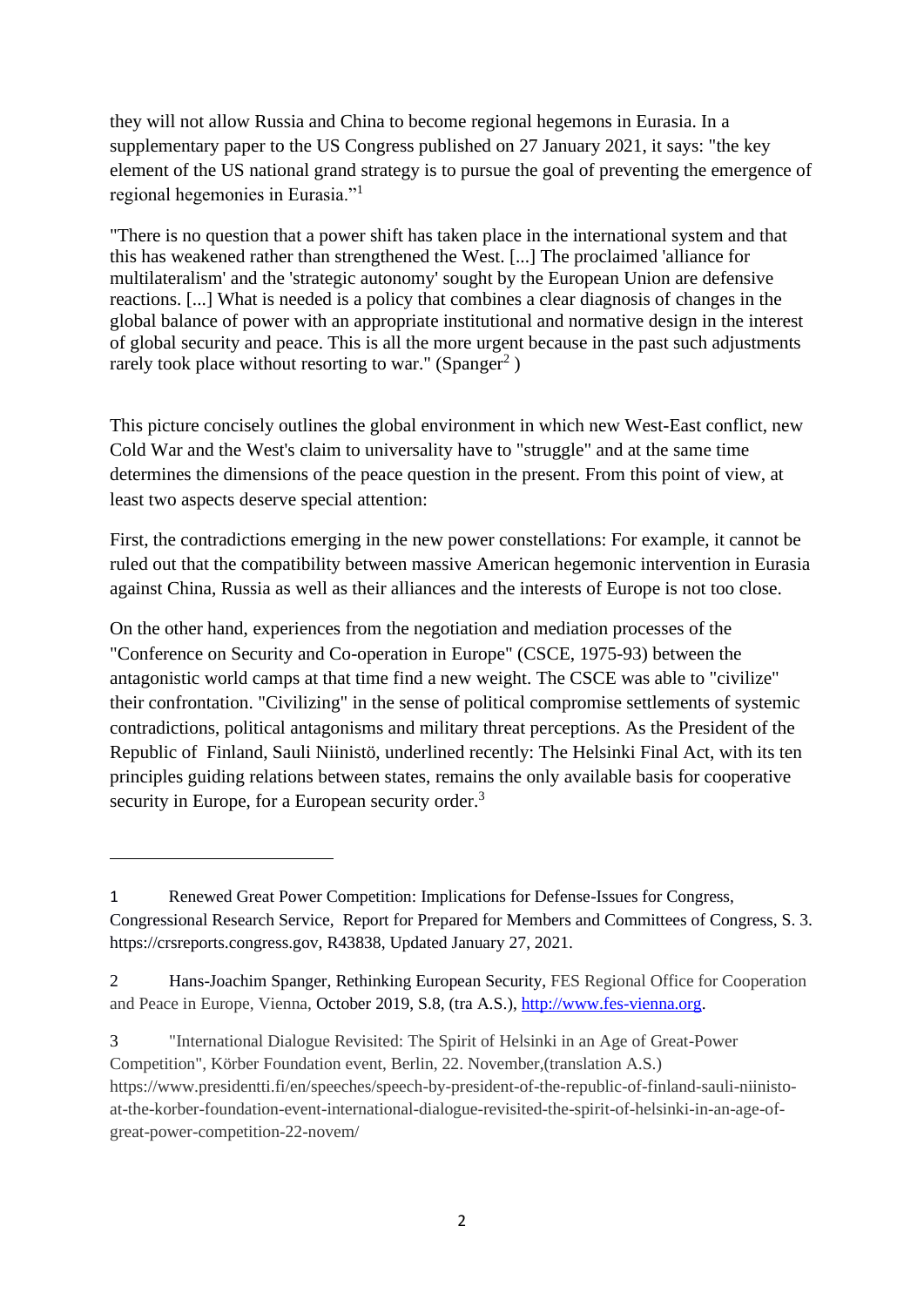The following historical peculiarity also speaks in favor of "forward reflection" on the principles and experiences of the Helsinki process: It was not the Helsinki process that resolved the East-West conflict. Rather, it was the socialist system's silent self-extinction that did away with it. This remarkable event is worth noting with regard to a realistic assessment of the challenges in the new West-East conflict and the new Cold War. The constellation of powers is such that the self-extinction of one of the conflict sides is not to be expected. On the contrary, the West's political and value system has no majority in multipolarity.

#### **What characterises the new Cold War?**

The first and second Cold Wars differ in significant ways. Compared to the "old" East-West conflict and Cold War, the conflicts today move between different political systems in the context of multipolar contradictions, rivalries and zones of influence. In contrast to the systemically bipolar first Cold War, the new power groupings - USA, EU, NATO, China, Russia, Shanghai Cooperation Organization, BRICS - operate in a globally overarching *capitalist* social order. What geostrategic repercussions this new geopolitical pluralism will have on the stability of world capitalism remains largely unclear. That the new Western type of Cold War for universal value and system hegemony, its goals, character, structure and means will reinforce the heterogeneity of global capitalism as a whole - this is to be expected. Also from a point of view named by Jürgen Habermas, that "the conviction nurtured in the West of having been proved right in world history exerts a seductive effect."<sup>4</sup> This also applies, according to Samuel P. Huntington, to the latter's "view" that "his ideology of democratic liberalism has triumphed worldwide and is therefore valid worldwide. [...] What is universalism for the West is imperialism for the rest of the world."<sup>5</sup>

The current West-East conflict and the second Cold War embedded in it are primarily conflicts of systemic order and hegemonic claims. Their explosive power is decisively higher because the totalisation of politics and means has been raised. It is currently condensed into a "cold war of values", which includes military means as well as "changed patterns of exerting pressure", such as sanctions of all kinds. "Economic warfare without an official declaration of war, influence on decision-makers, the imposition of economic sanctions enable decisionmakers in the US and Europe to impose the same high political and economic costs on their

<sup>4</sup> Jürgen Habermas: Zur Verfassung Europas, Suhrkamp, Berlin, 2011, p. 103. (On Europes Constitution)

<sup>5</sup> Samuel P. Huntington: Kampf der Kulturen, Siedler, 1998, S. 292.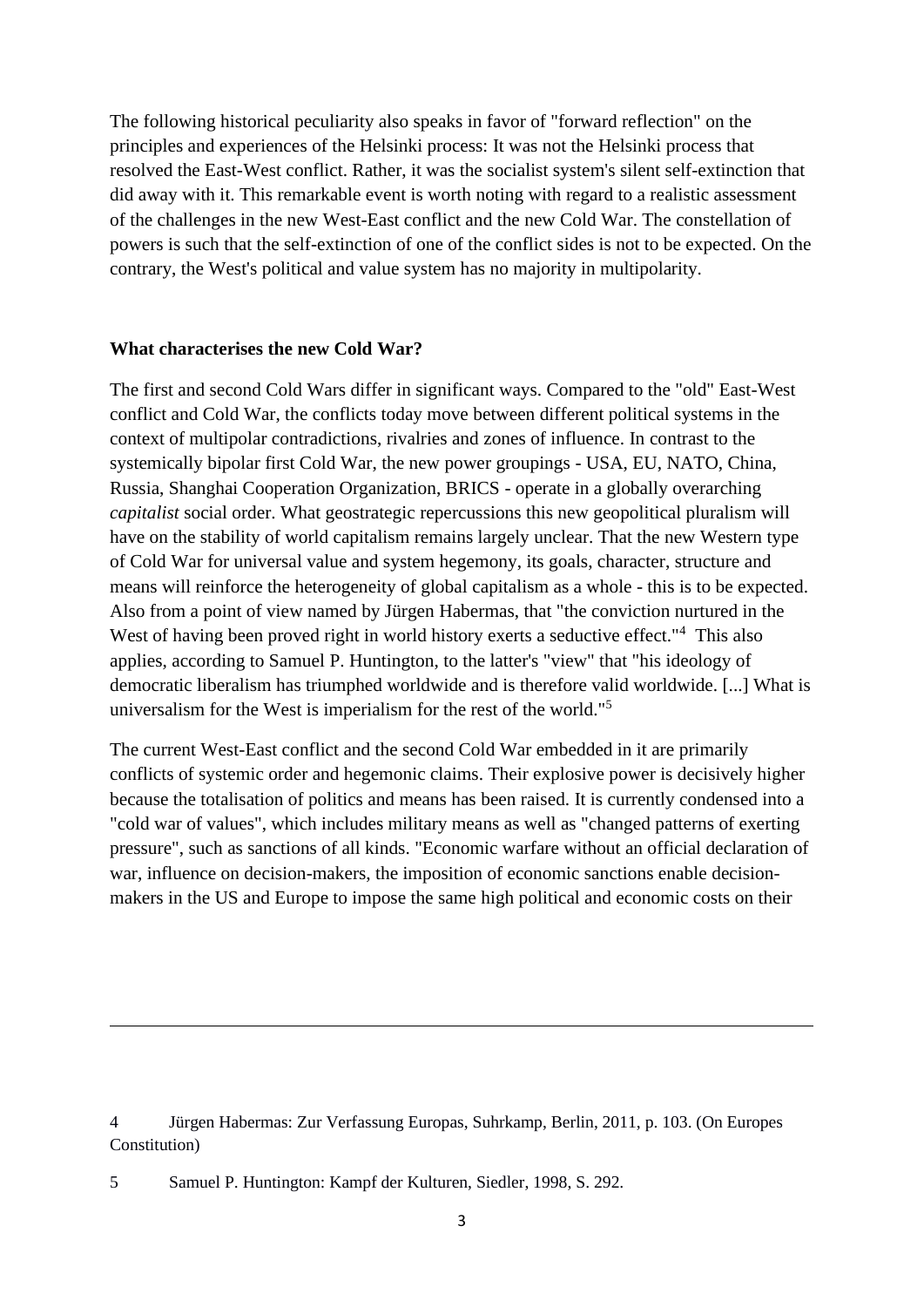opponents as they would with a war effort in order to influence their decision-making without having to send soldiers into harm's way."<sup>6</sup>

Thus, that war of values is not a defensive one, but an offensive one. The offensive lies in the self-empowerment of "regime change", "internal pressure" in states and the installation of alliance-compliant regime. In this way, it has a subversive effect on regional constellations of states in favour of the expansion of influence, first and foremost NATO.

If one superimposes the foils of both Cold Wars, the conflictive facts of the first can also be found in the second: "ideological confrontation; arms competition; economic combat measures (embargo policy); permanent combat measures in the third place; attempts at ideological and propagandistic infiltration, i.e. strategy of ideological warfare; attempts at subversion in order to draw third governments to their side; in acute situations, so-called 'brinkmanship', i.e. a policy close to the brink of war in order to lend emphasis to one's own interests. " (Senghaas<sup>7</sup>) Also, during the first systemic conflict, Cold War and (socialist) Soviet Union were synonyms, which are repeated in the new Cold War with Russia (although capitalist).

As the sources in the analysis show in detail, the focus of Western strategy was the regulatory equalisation of the post-Soviet space as a continental zone of influence. The Eurasian space was "reserved" for the USA as its domain. As Zbigniew Brzezinski put it in 1997: America is now the arbiter of Eurasia, and no major Eurasian problem can be solved without US involvement or against its interests.

The US directed its first steps towards NATO's eastward expansion to Poland, Hungary and Czechoslovakia as early as February 1990 to sound out their willingness to do so. "We thought it was important to disentangle why the United States did not think the CSCE could replace NATO as an instrument of European security," reported Robert L. Hutchings<sup>8</sup>, foreign policy officer in the Bush Sen. administration and a participant in those talks.

The origins of the new West-East conflict can therefore be traced back to 1990, even before the 2+4 Negotiations on German Unity and before the dissolution of the Warsaw Treaty (31 March 1991). Thus, a common European security order, which Chancellor Kohl, Foreign Minister Genscher, NATO Secretary General Wörner and Egon Bahr were considering, also remained without perspective.

<sup>6</sup> Sascha Lohmann, Diplomaten und der Einsatz von Wirtschaftssanktionen, in: Volker Stenzel (Hrsg.): Die neue Wirklichkeit der Außenpolitik, Nomos, 2019, S. 28, 26. (Diplomats and the Application of Economic Sanctios.

<sup>7</sup> Dieter Senghaas, "Weltordnung in einer zerklüfteten Welt, Suhrkamp, Berlin 2012

<sup>8</sup> Robert L. Hutchings: Als der Kalte Krieg zu Ende war, Alexander Fest Verlag, Berlin, 1999, S. 176. (As the Cold War Ended)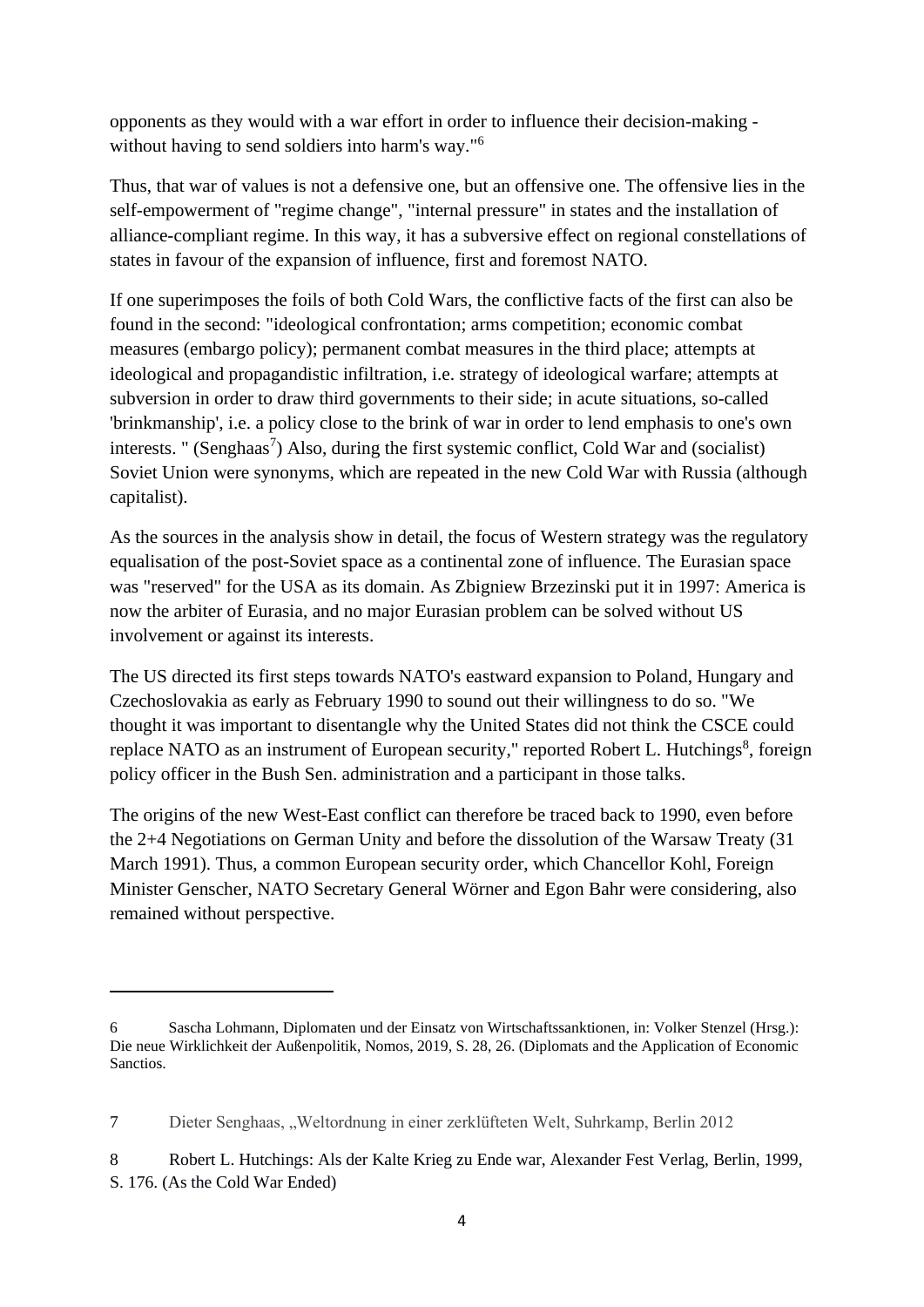The first roots for the "deep crisis between Russia and the West" were thus already set in that American approach. Gernot Erler, Coordinator for Inter-Societal Cooperation with Russia, Central Asia and the Eastern Partnership Countries at the Federal Foreign Office, assessed in 2017: The crisis "has at first glance emanated from the Ukraine conflict, there is often talk of the violation of the European peace order, i.e. the agreed rules and principles of Helsinki and Paris. [...] The question is why no political solution is found. The crisis obviously has roots that go deeper. More and more it is becoming apparent that the conflict is not the cause but the product of a process of loss of trust and alienation that has been going on for a long time". $9$ 

### **Peaceful Coexistence and the New Cold War**

The overall CSCE construction of a modus vivendi as a combination of *stability of state relations*, *relations at leadership levels* and the respective *military status quo* proved to be a kind of master key to peaceful coexistence.

The new Cold War is most damaging to Europe and the EU: it divides the common Eurasian space. It prevents Europe's Eurasian continental positioning from being seen as mutually beneficial. The latter is of central importance in perspective, because no one else can enjoy a continental neighborhood of three centers of the new multipolar world construction like China, Europe and Russia. A relationship of peaceful coexistence and cooperation could together make them the global economic center of gravity. "It would be the proper task of Western Europe to contribute to the civilisation of conflicts with its specific potential, and not to try to establish itself as the fourth pole in the global power constellation. This includes initiating the proposed change of course and perspective towards both Russia and China, as such a change can only take place in Europe. Nothing can be expected from the USA in this regard at present" (Spanger).

Europe should find ways with Russia and China to shape mutually beneficial economic relations as well as a modern model of economic cooperation and connectivity that addresses the new multipolar demands, both with each other and taking into account the regional, not tension-free diversity of this space. Such an approach of modern "pragmatic coexistence" (Spanger) could go beyond the area of trade to fields such as development, climate, digitalisation or migration, which individual states are not able to deal with alone.

Fundamental to this is freeing relations between European and Eurasian states from tension. This requires overcoming the current state in which the Cold War abuses state relations as a weapon. The CSCE process offers broader structural suggestions for this:

First, the CSCE process functioned *in parallel* with the first Cold War and thus provided fora to reconcile problems.

<sup>9</sup> Gernot Erler: Neue Ostpolitik – Entspannen, Eindämmen, Abschrecken? DGAP-Veranstaltung, Berlin, 1. Juni 2017. https://dgap.org/de/veranstaltungen/neue-ostpolitik-entspannen-eindaemmen-abschrecken.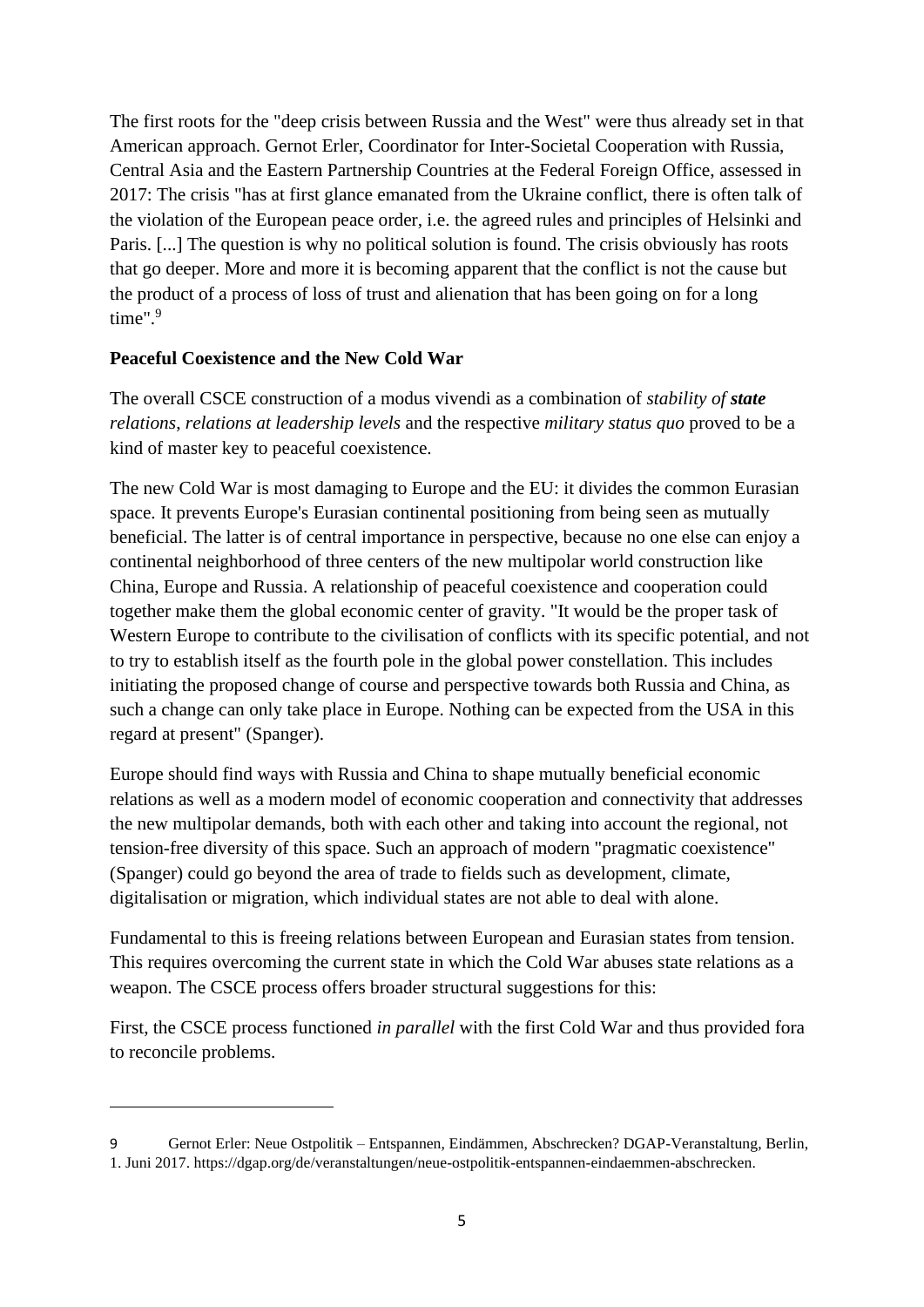Secondly, the priority understanding of "conflict civilisation" was the prevention of war between states. This was based on a perception that it was not system differences or system competition per se that constituted a primary cause of threat, but the militarization of how these were dealt with. The following behavior between states developed from this in the course of the Helsinki process:

A) The European leaders concentrated their approach to defusing their system conflict on its actual bearers, who would also have to be the later pillars of peaceful coexistence - on the states. It was the primacy of mutual security and cooperation that motivated states to coexist peacefully, which in turn presupposed the stability of *state* relations. Both correspond to *interstate peace*, i.e. international peace.

B) They understood how to protect state relations from the actual sword of Damocles of permanent mutual security threats and to relax their (also personal) relations at the leadership levels and keep them intact.

C) During the first Cold War, East and West were able to "freeze" or adjust security policy unpredictability at a mutually agreed level. To this end, they created the necessary political and military confidence-building structures before and with Helsinki, as well as with the agreed CSCE process. These enabled a comparative mutual security policy *predictability*. This benefited above all "ceasefire" in Central Europe, on the dividing line between the pacts.

D) This ceasefire was supported by a respective military status quo. The sides agreed on preventive principles in the "Helsinki Final Act", the observance of which was to prevent political discord from turning into military discord.

E) From this, a modus vivendi between East and West developed based on two pillars: pillar one the military status quo, pillar two the political competition to be fought out by peaceful means.

Such an overall construction of modus vivendi as stability of *state* relations, working relationship at leadership levels and military status quo proved to be a kind of master key to peaceful coexistence. It consistently enabled democratic behavior of states towards and with each other and served, above all, great international and regional stability.

It is conceivable to "civilize" current regional conflict situations on such or a similar basis. In this way, the extremely tense relations in border regions, for example between EU states and the Russian Federation or among themselves, could be regulated by treaty.

## **Peace Policy Contours and the Will to Détente**

At the beginning of this paper, reference was made to the fact that its empirical investigations open a number of productive contours. They should now be examined from the perspective of promoting détente. The claim is: Which conflict aspects of the West-East conflict and the new Cold War could be bridged pragmatically and in a timely manner?

The term "productive" should also be understood to include contours that, if left unconsidered, would block creative paths. This should first be applied to the Eurasian state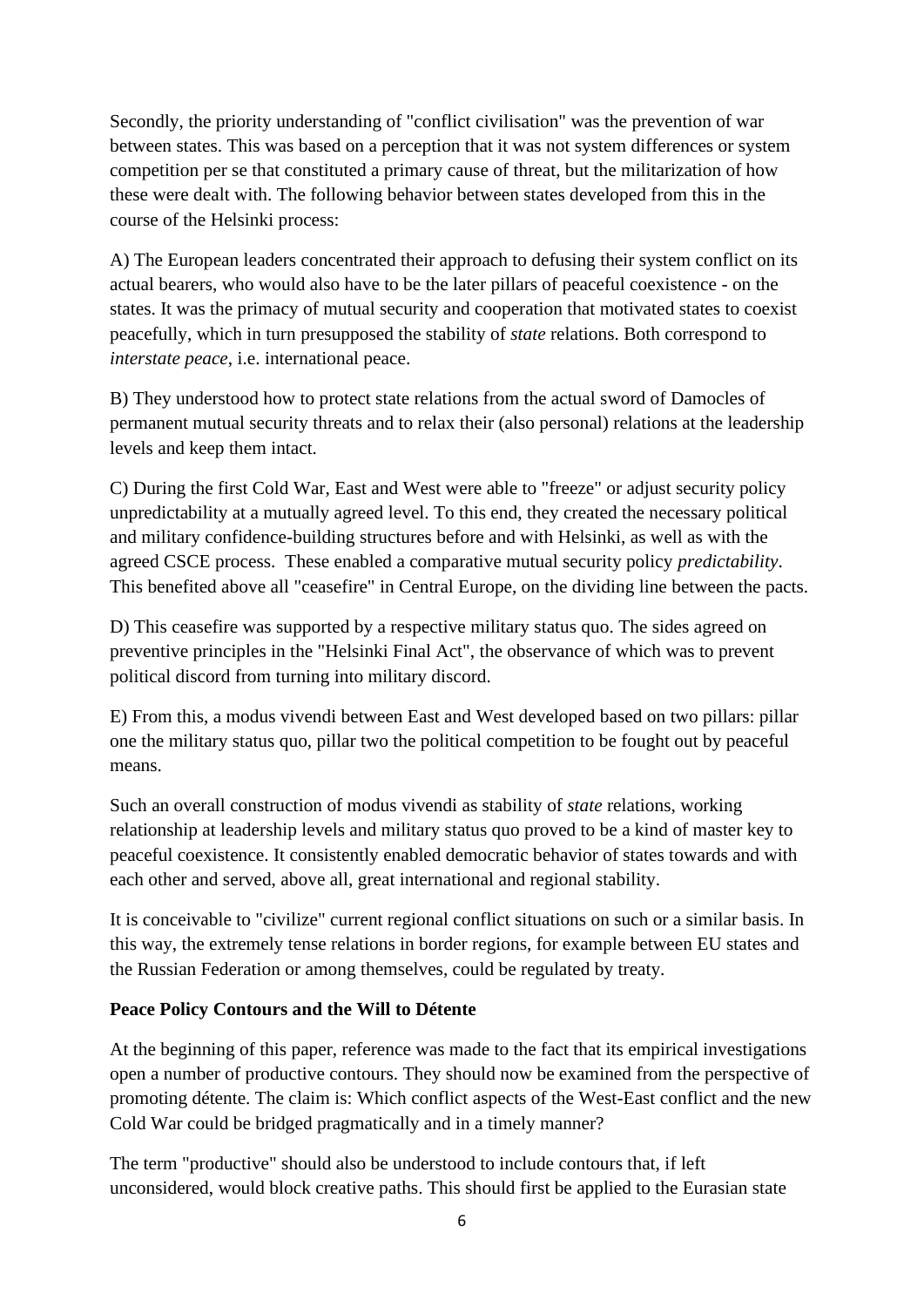relationship in the OSCE area. The highest hurdle is the "cold war of values" as well as NATOS' eastward extension as far as Russian's borders, as this study makes clear. Rather, it must be taken into account that the "European canon of values" will not be on the agenda of Asian Eurasian states for unforeseeable periods of time. It is an absurd expectation for the 21st century that these states define their internal political order through external state relations.

As a first "discussion starter", the following considerations are on how the common Eurasian space of the OSCE states could begin to identify ways out of the new Cold War as well as ways to modern modes of peaceful coexistence. Peacekeeping is the overarching task.

Firstly, European/Eurasian state relations and state relations as such should be relaxed. A first essential step would be to relieve them of the hostilities surrounding the problem of values. In this way, considerable atmospheric improvements would be achievable in a timely manner. There is no objective reason for not ending the "Cold War of Values". Neither the values nor the political identity of Western societies are threatened from the East. Neither Russia, nor the states of Central Asia or the Caucasus, nor neighboring China with its specific culture, values and language have any reason to do so.

Secondly, the enforcement of human rights should focus on the preservation of the physical integrity of the human being as the most elementary prerequisite of any democratic progress. Conventions demanding and protecting the physical integrity of the human being must be enforced.

The problem of democracy and values must be dealt with in accordance with the Helsinki Final Act, which states that "all peoples have the right at any time and in full freedom to determine their internal and external political status without external interference and to pursue their political, economic, social and cultural development according to their own wishes."<sup>10</sup>

As an orientation, the following could apply: "Pragmatic handling of diversity in the international system and refraining from its official proselytizing towards democratic homogenization. Contrary to widespread claims, this in no way calls democracy into question, but reactivates its core: the self-determination of peoples."<sup>11</sup>

Thirdly, development of a diplomatic approach of peaceful coexistence under plural sociocultural and religious conditions for Eurasian state relations. The starting point could be a realistic assessment of the significance and place of the value problem in the multipolarity of the common Eurasian space. Modalities for dealing with the conflict of values should be

<sup>10</sup> Helsinki Final Act, Chap. VIII. Equal Rights and Selfdeteremination of Peoples

<sup>11</sup> Hans-Joachim Spanger: Rethinking European Security, FES Regional Office for Cooperation and Peace in Europe, Wien, Oktober 2019, S. 8, [http://www.fes-vienna.org,](http://www.fes-vienna.org/) S. 45.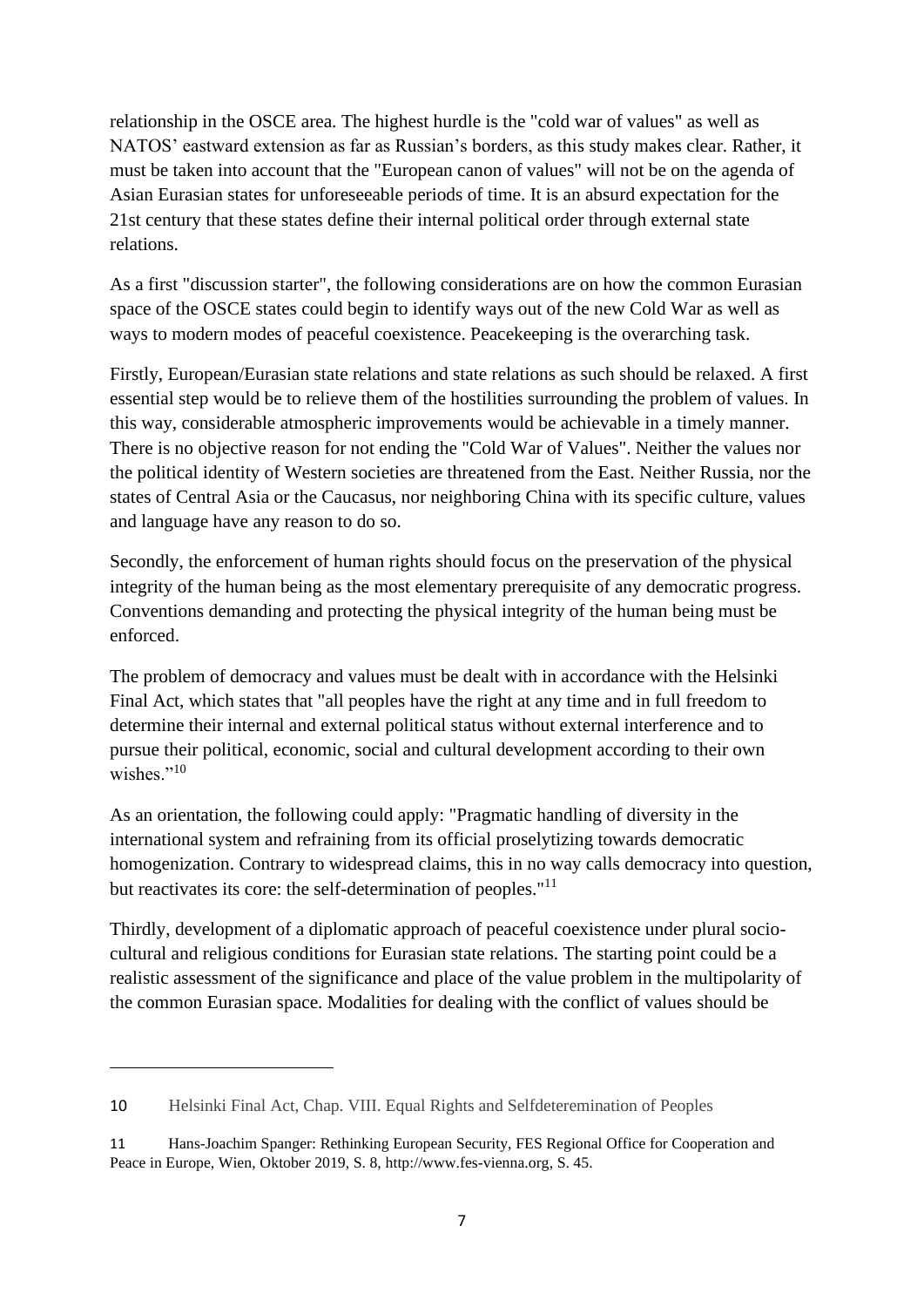developed that enable cooperative state relations. The values issue should be removed from the military policy context, including NATO Strategy 2030.

Fourthly: Adherence to the principles of the "Helsinki Final Act" as well as the "Charter of Paris" by their signatory states. In the framework of the OSCE, its signatory states should again commit to to adhere to their principles and basic rules. The fact that the West-East conflict and the new Cold War blatantly violated these agreements and that the current crisis in international relations could have been avoided if the agreements had been adhered to speaks in favor of such a requirement. Lessons must be learned from this in the long term. The CSCE and OSCE Founding Acts should retain their validity as a normative frame of reference for Eurasian OSCE-state relations.

Fifthly, the OSCE should play a decisive role in overcoming the West-East conflict and the new Cold War. The conflict structure of the West-East conflict and the new Cold War includes hot spots of a military nature. Their preventive settlement would contribute significantly to European détente, for example through regional non-aggression agreements along the EU's eastern and Russian's borders.

The OSCE should take on a leading role in the modernization of peaceful coexistence in the Euro-Asian region. It is the most effective regional organization for this purpose, with proven state relations and mechanisms, mutual knowledge of political positions and constitutive principles and rules accepted by all member states. However, since the "Charter of Paris", this space has also experienced a remarkable pluralization of interests, values and political systems, the dynamics of which a dogmatized paradigm of values has not been able to follow less and less in the future. The OSCE still has the prerequisites to be a "laboratory" for constructing a Eurasian modern dynamic understanding of peaceful coexistence. It should start with an "offensive" of regional confidence-building measures aimed at mutual benefit.

#### **Peaceful coexistence – what does it mean for today?**

Peaceful coexistence of states is more than the absence of the use of force.

 Peaceful coexistence is the existence of a political space in which conflicting social, value and political systems relate to each other and interact without calling into question the international law principle of sovereign equality of states, as long as their governmental actions comply with the Charter of the United Nations and/or its normative acts.

 Peaceful coexistence is a space in which the subjects of international law do not make transformation of social character of the other a condition for the "development of better and closer relations among themselves in all fields, and thus to overcome the confrontation arising from the character of their former relations, as well as to better mutual understanding."<sup>12</sup>

 This principle of the Helsinki Final Act of the CSCE for "Mutual Conduct between the States of Europe and the United States of America", as well as its principles and commitments

<sup>12</sup> This refers to the East-West conflict and its Cold War after the end of the Second World War until the collapse of the socialist system and the Warsaw Pact.